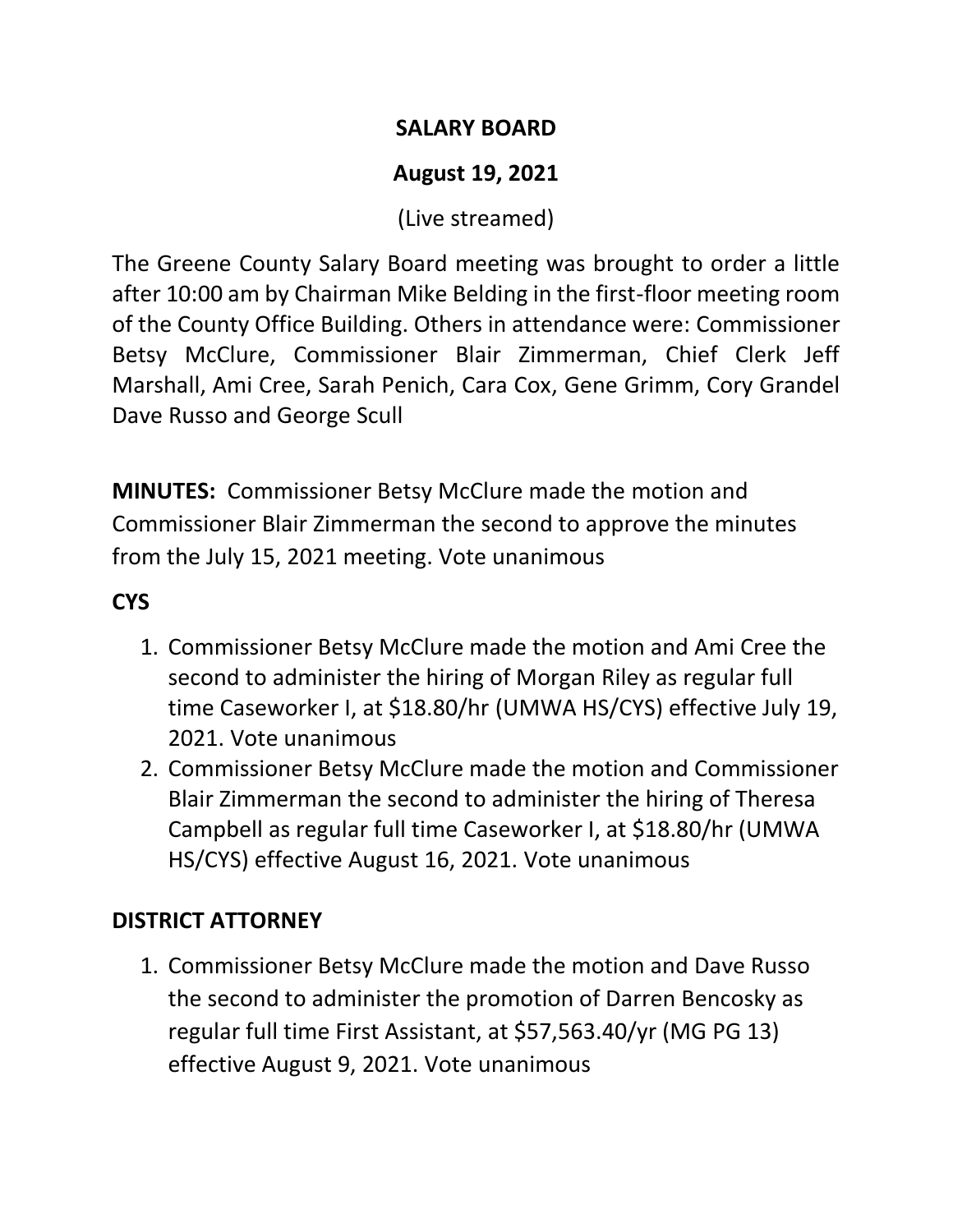#### **EMA**

1. Commissioner Betsy McClure made the motion and Commissioner Blair Zimmerman the second to administer the hiring of Patricia Ricciuti as regular full time Telecommunicator 1, at \$14.52/hr (SEIU PG 10) effective July 26, 2021. Vote unanimous

#### **HUMAN SERVICES**

1. Commissioner Betsy McClure made the motion and Commissioner Blair Zimmerman the second to accept the resignation of Linda Giannopoulos, regular full time Family Center Coordinator, Human Services effective August 26, 2021. Vote unanimous

#### **JAIL**

- 1. Commissioner Betsy McClure made the motion and Ami Cree the second to administer the promotion of Burke Sheets to regular full time Corrections Officer at \$15.77/hr (SEIU PRISON) effective June 30, 2021. Vote unanimous
- 2. Commissioner Betsy McClure made the motion and Commissioner Blair Zimmerman the second to rescind the hiring of Kaylee Hugo, regular full time Food Service Worker, effective July 14, 2021. Vote unanimous
- 3. Commissioner Betsy McClure made the motion and Ami Cree the second to administer the rehire of Tracy Moss as casual Corrections Officer, at \$12.77/hr effective July 1, 2021. Vote unanimous

#### **MAINTENANCE**

1. Commissioner Betsy McClure made the motion and Commissioner Blair Zimmerman the second to accept the resignation of Jakob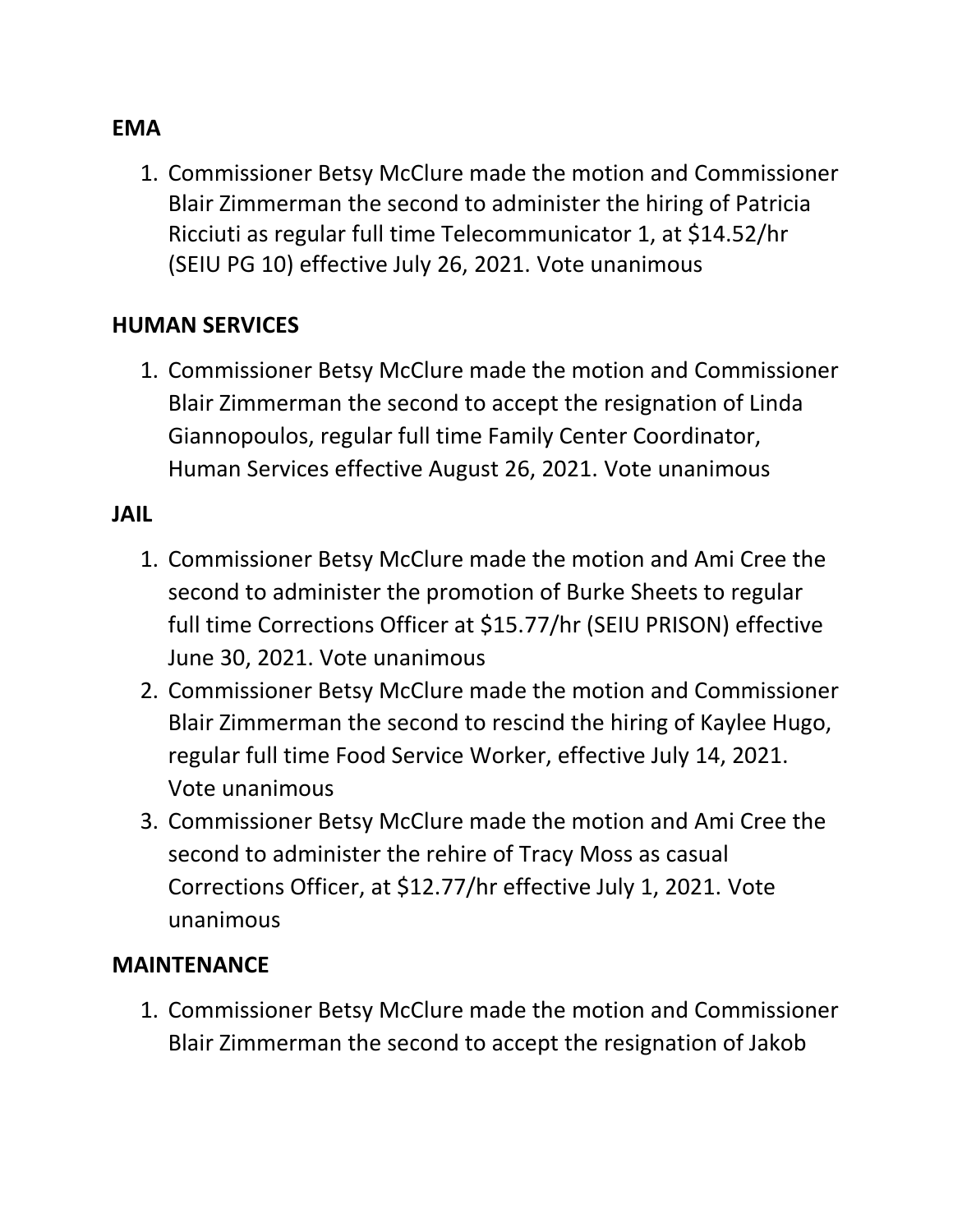Fonner, regular full time Maintenance Worker I, effective July 14, 2021. Vote unanimous

2. Commissioner Betsy McClure made the motion and Ami Cree the second to administer the hiring of Robert Tedrow as regular full time Maintenance Worker I, at \$13.08/hr (SEIU PG 6) effective September 7, 2021. Vote unanimous

### **PUBLIC DEFENDER**

1. Commissioner Betsy McClure made the motion and Commissioner Blair Zimmerman the second to administer the transfer of Kathryn Caldwell to regular full time Legal Secretary I, at \$13.77/hr (SEIU PG 8) effective August 16, 2021. Vote unanimous

#### **SHERIFF**

1. Commissioner Betsy McClure made the motion and Ami Cree the second to accept the resignation of Joseph Kozlowski, regular full time Security Officer I, effective July 14, 2021. Vote unanimous

#### **TRANSPORTATION**

1. Commissioner Betsy McClure made the motion and Commissioner Blair Zimmerman the second to accept the resignation of Debra Hunt, regular full time Van Driver, effective September 8, 2021. Vote unanimous

## **TREASURER**

- 1. Commissioner Betsy McClure made the motion and Cory Grandel the second to administer the promotion of Jennifer Koolen to regular full time Second Deputy, at \$14.09/hr (SEIU PG 8) effective July 20, 2021. Vote unanimous
- 2. Commissioner Betsy McClure made the motion and Cory Grandel the second to administer the hiring of Amber Grow as regular full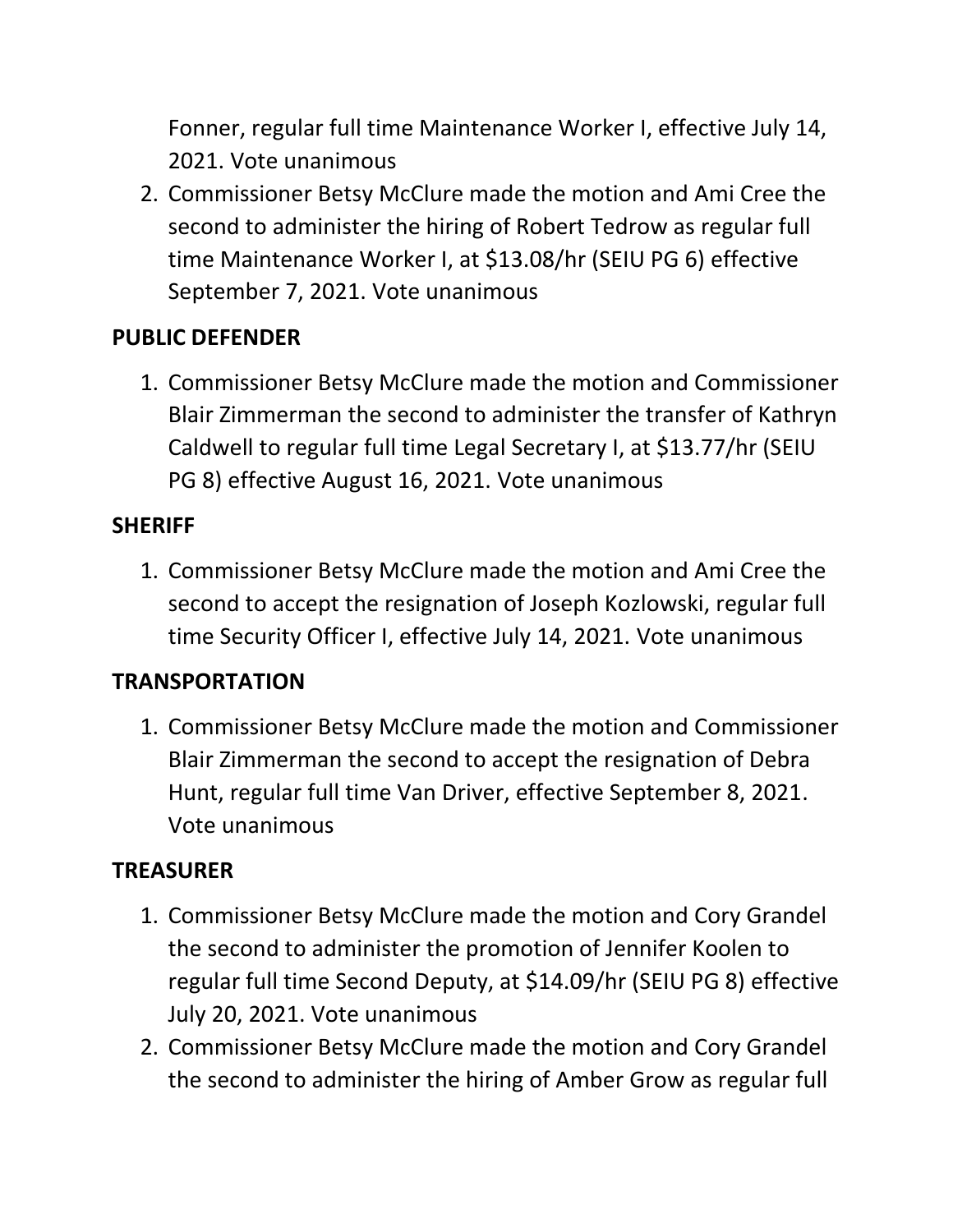time License Clerk I, at \$13.42/hr (SEIU PG 7) effective August 2, 2021. Vote unanimous

3. Commissioner Betsy McClure made the motion and Cory Grandel the second to administer the hiring of Devin Snyder as temporary Intern, at \$10.00/hr effective July 26, 2021. Vote unanimous

## **SEASONAL**

1. Commissioner Betsy McClure made the motion and Ami Cree the second to administer the transfer of the below seasonal employees: Vote unanimous

a)Regan Carlson to Head Lifeguard at \$11/hr effective July 12, 2021

b)Anthony Kutcher to Returning Lifeguard at \$10/hr effective July 1, 2021

c)Kendrick Wesley to Assistant Supervisor at \$9/hr effective July 6, 2021

d)Zoey Smith to Assistant Supervisor at \$9/hr effective July 6, 2021

e) Cole Tretinink to Assistant Supervisor at \$9/hr effective July 6, 2021

2. Commissioner Betsy McClure made the motion and Commissioner Blair Zimmerman the second to remove the attached list of employees from payroll due to end of seasonal employment effective July 30, 2021. Vote unanimous

# **PUBLIC COMMENT**

# **ADJOURNMENT**

Commissioner Betsy McClure made the motion and Commissioner Blair Zimmerman the second to adjourn. Vote unanimous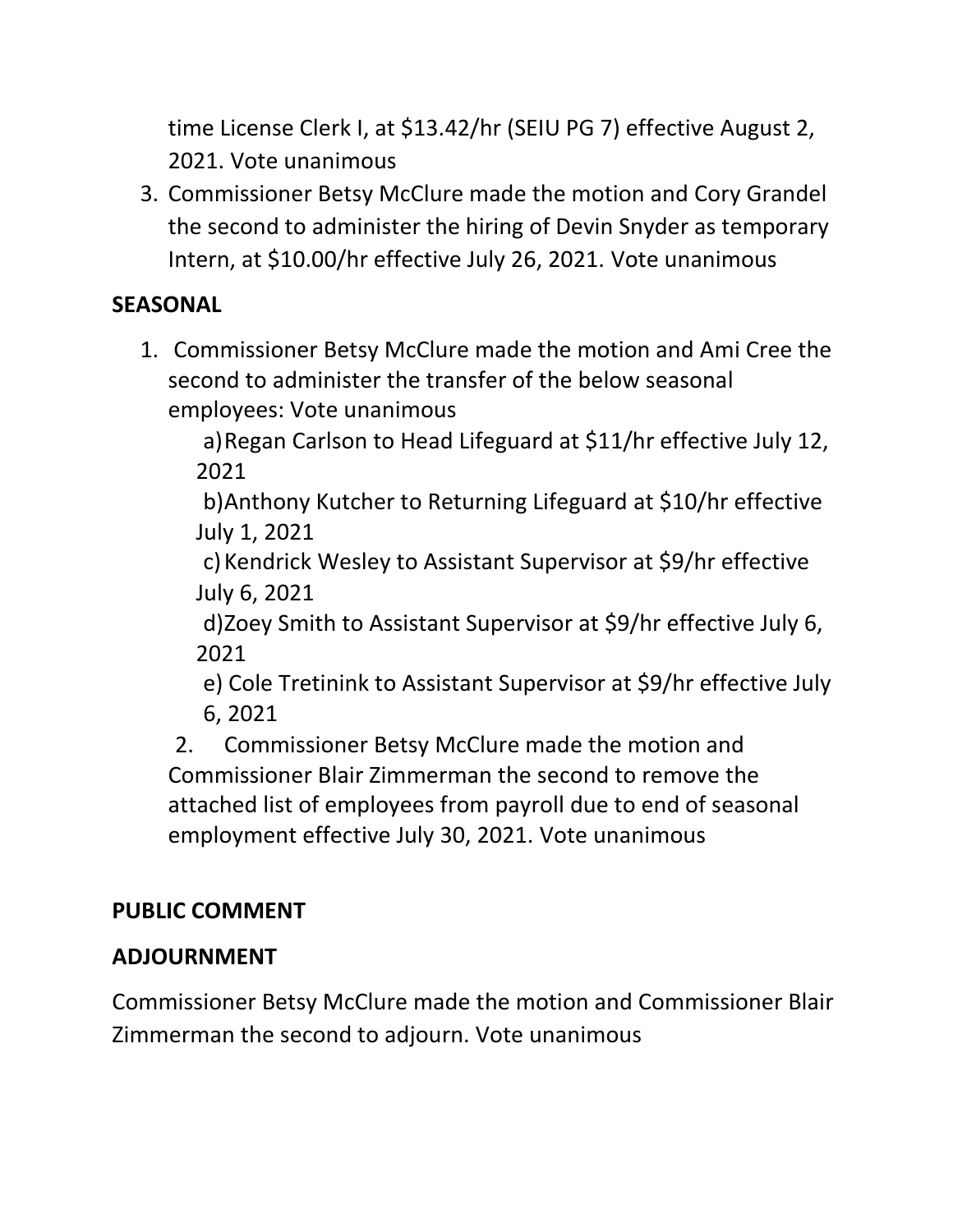| ANKROM, MORGAN D.                          | <b>DAY CAMP COUNSELOR</b> |
|--------------------------------------------|---------------------------|
| BAKER, DINAH M.                            | <b>DAYCAMP</b>            |
| <b>BARRISH, CHRISTOPHER</b>                | <b>DAY CAMP COUNSELOR</b> |
| <b>BATIS, BEAU</b>                         | DAY CAMP COUNSELOR        |
| <b>BLACK, KRISTEN M.</b>                   | <b>DAYCAMP</b>            |
| <b>BOGUCKI, GARRETT</b>                    | DAY CAMP COUNSELOR        |
| CAMPBELL ALEXANDRIA L. DAY CAMP COUNSELOR  |                           |
| <b>CARTER, TRENTON</b>                     | <b>DAY CAMP COUNSELOR</b> |
| DENNISON KIERSTEN N.                       | <b>DAYCAMP</b>            |
| DONLEY, AMBER                              | <b>DAY CAMP COUNSELOR</b> |
| FLEMING, DIANDRA L.                        | Day Camp Supervisor       |
| <b>GRAY, MACI</b>                          | DAY CAMP COUNSELOR        |
| <b>GUMP, ANNA</b>                          | DAY CAMP COUNSELOR        |
| HAMMETT RYELEIGH Z.                        | DAY CAMP                  |
| HEROD, LANDON                              | DAY CAMP COUNSELOR        |
| HILLSMAN EMILY E.                          | DAY CAMP                  |
| HILLSMAN, ZACHARY D. DAY CAMP              |                           |
| JELLOTS, JAGGAR                            | DAY CAMP COUNSELOR        |
| <b>KERIK, ZACHARY</b>                      | DAY CAMP COUNSELOR        |
| LILLEY-LININGER CAMERON DAY CAMP COUNSELOR |                           |
| LIPSCOMB, ABIGAYLE T. DAY CAMP             |                           |
| LOHR, DELANEY                              | DAY CAMP COUNSELOR        |